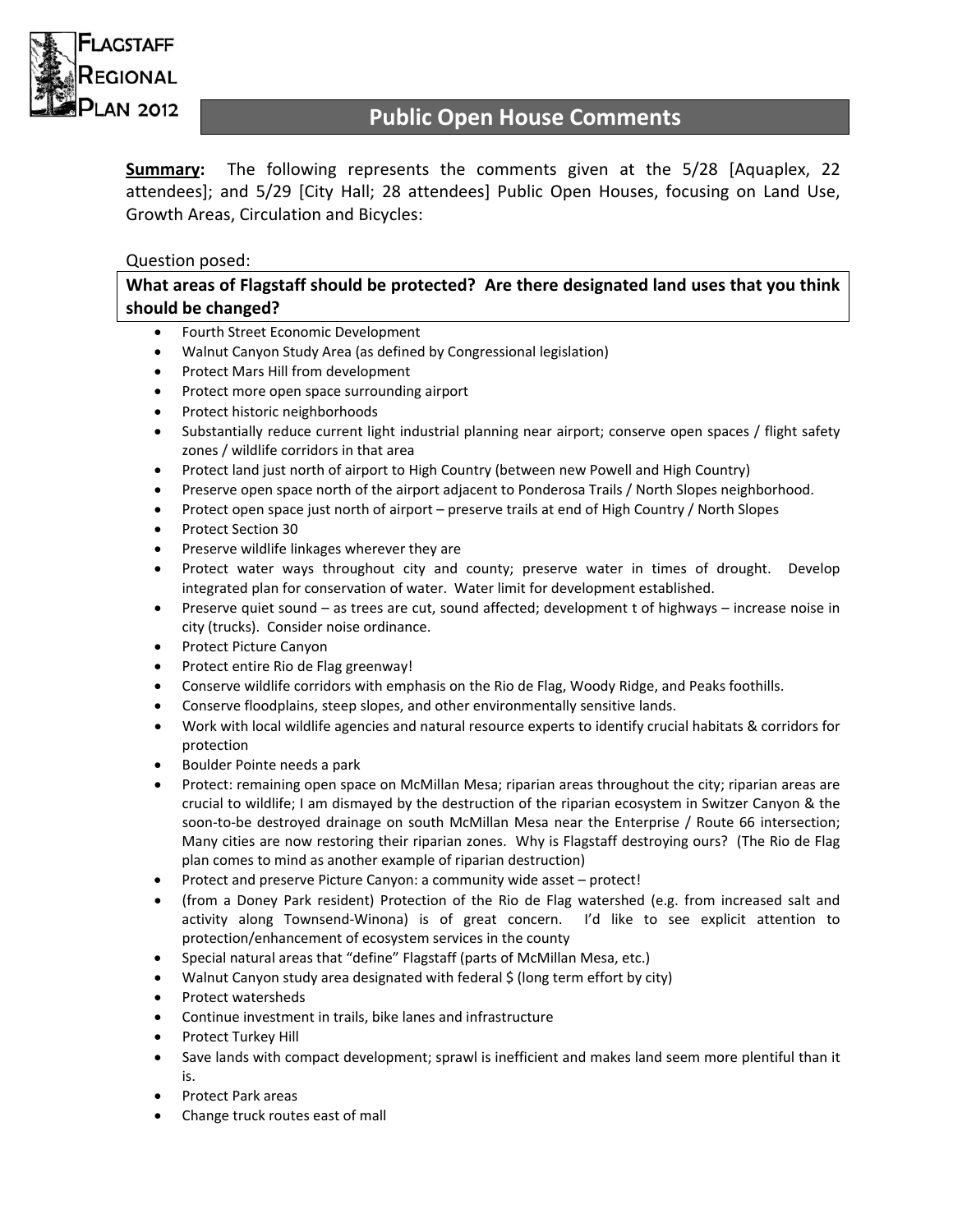- Protect open space buffers between development and forest service lands where possible.
- Protect Picture Canyon

## Question posed:

## **Where should Flagstaff Direct Growth?**

- Infill existing land within the city as opposed to extending the city's boundaries
- Infill growth should only be based on water availability, not just volume but consider all growth and demand for water in the region (i.e. Tribal growth, etc.) We should stop water mining. Red Gap Ranch is water mining.
- Infill with incentives for older areas, e.g. sewer tap, water, infrastructure. Tax credits attached to preserve historical values.
- In areas that encourage / support non-vehicular modes of transportation. Infill vs. edge of town  $-$ Infill!!
- Fourth Street Economic Development
- Powell to I‐40
- Redevelop run‐down areas within existing developed areas.
- Redevelop and infill leave outer areas as open as possible.
- Development should be directed away from the congressionally designated Walnut Canyon study area.
- Infill should be the entire focus; no new expansion of growth boundaries.
- Save some space for urban green areas so we don't have to get in our cars to enjoy the outdoors. Buffalo Park; Thorpe Park and other city parks were saved in the past. Good foresight! Let's continue to help keep parks a part of urban planning and create higher density buildings.
- Need this type of green space between Ponderosa Trails neighborhood and airport
- Green buffer space between whole Ponderosa Trails, North Slopes area and new Powell Road
- 4<sup>th</sup> Street (shopping, restaurants, apartments)
- Infill projects no sprawl!
- No growth in the forest areas around Mt. Elden
- Brownfield Infill Avoid forested areas and riparian eco systems
- Will the diesel smell around Butler be discussed? Is the environmental aspect of industry close to downtown/ high density a priority?
- (from Doney Park resident) Would be great to see some encouragement for modest increase in commerce, services, potential for cottage / micro-industry in county; but restricted to the current rural growth boundaries!
- Infill and Brownfields
- Infill must be done in a way that maintains the established neighborhood character. This will vary from one neighborhood to another. An example is in the Townsite Overlay Districts where space must be left for yards (possible veggie gardens), secondary structures area small than main structures. New construction should be in scale with established structures. This preserves the established character and protects property values. Infill if forever and must be done thoughtfully.
- Toward really marketing (and protecting) our unique natural areas…realizing that their long‐term value is far greater (for everyone's overall health) than  $\zeta$  (revenue from development which ignores / compromises this). The City could really grow in a way that is in tandem with this and that takes promotion of our "lifestyles" (outdoor, active, artistic, etc.) to the next level.
- $\bullet$  Infill (former car dealerships, for example) before clear cutting new areas (airport, Lone Tree, South 4<sup>th</sup> Street).
- Please consider the City of Boni Ventura (Ventura, CA); sustainability Plan as a source of planning concepts.
- Support green space buffers between city and forest service lands to mitigate impacts of encroachment; infill to prevent sprawl and need to drive everywhere.
- We need to reduce development on remaining open lands. I would prefer no more development (potential for real drought, sustainability); but realistically, the City should create green space and use infill for development. Also, I would hope 1) City can separate industrial and residential better; 2) more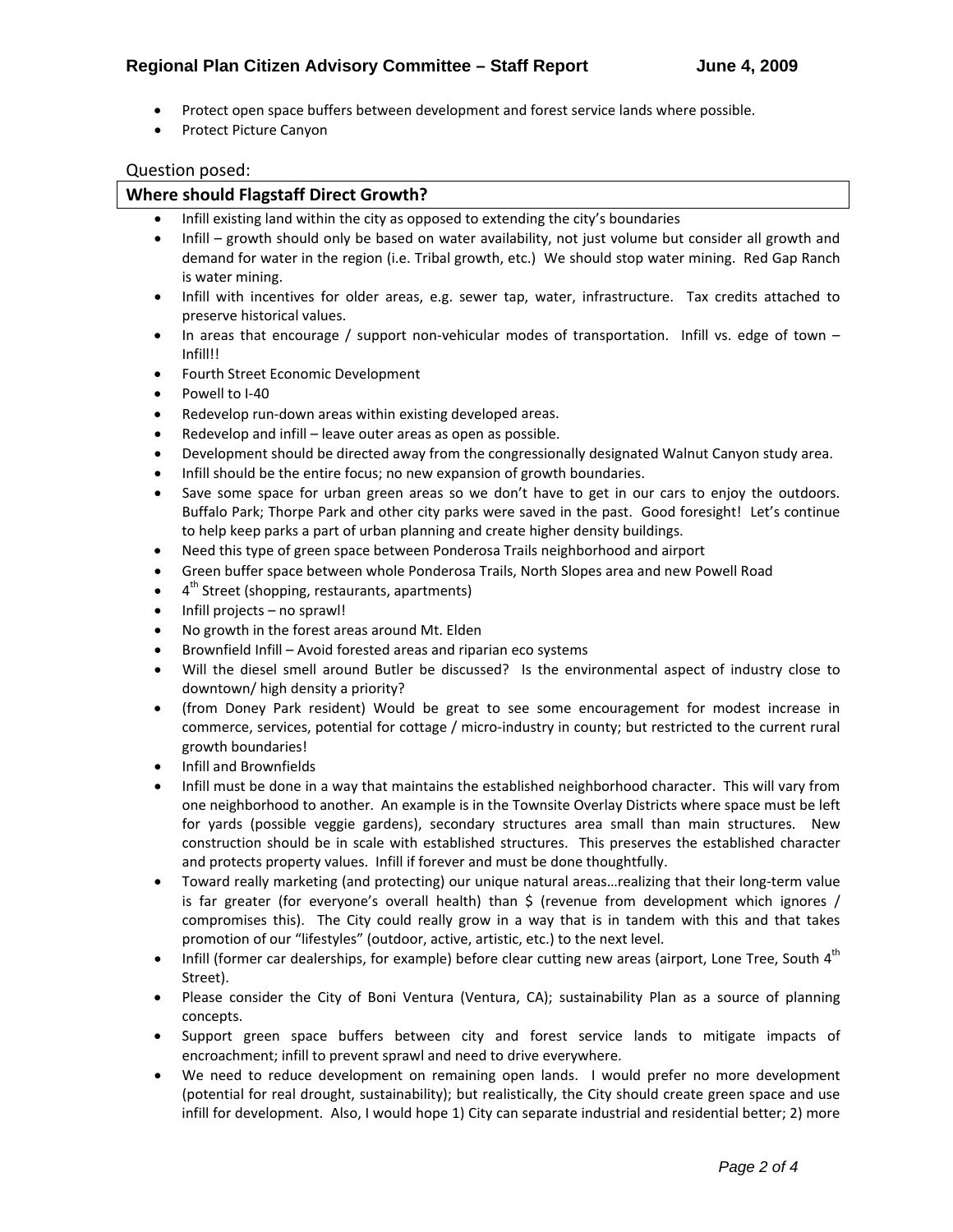bikes, less cars; 3) find incentives for residents to drive less, reduce carbon footprint, garden more, be energy efficient, be sustainable.

- Open space should be made a HUGE consideration in all planning
- Reduce parking requirements for homes and industrial
- Conserve more open space carbon calculator on new developments, similar to LEED standards.

#### Question posed:

#### **How can we get you to where you want to go – BETTER?**

- Increase dedicated bike lanes and thruways
- Education on driving around bikers when completing driver's ed
- Discounts throughout town for people commuting on bicycles
- Milton please redesign to be safer for pedestrians / bicycles
- Expand bike ability & transit commuter options especially outer areas Mountainaire, Kachina Village, Doney Park, Belmont, etc.
- A "Bicycle Friendly" community should at least have bicycle lanes near where the "Bicycle Friendly" signs are posted (take a look at the lanes near Ft. Tuthill at the city limits).
- Bike lanes through downtown
- Urban trails keep developing!!
- Better bike lane markings @ intersections and transitions. Example: in country club area coming east from Soliere, there is a bike lane that ends and you need to move to partitioned sidewalk – without knowing this, you end up on the highway with no way to get to Rt. 66 trail. When planning trails, ride the trails and lanes, etc. and see if someone would know where to go the first time.
- Connect Oldtown to Plaza Vieja under tracks.
- Make where I want to go closer  $-$  i.e.
- Cheshire FUTS bridge over Rio & Saturn
- Oak Street RR underpass
- RR overpass (pedestrians & bikes) near Flag Mesa development
- FUTS extend from tunnel springs on north side of tracks
- Emphasize FUTS connections
- Safer bicycle commute access along Beulah Rd. near Walmart more "flow" / fewer bike vs. car crossings between bike trails and roadways.
- Ped/bike overpass needed between Bow and Arrow subdivision (just off I‐40) and southern edge of NAU – I‐40 overpass
- Equestrian routes need to be included in trail access routes from equestrian residential areas to wooded areas and forest service areas.
- The trail crossing at Woodlands Village, N‐S, is very unsafe; provide a safety island in middle or something. It is dangerous to cross here.
- Horse-zoned communities should have dedicated access to Forest Service lands in both clearly defined LDC and new revised Regional Plan
- Equestrian Estates should have easement that is horse friendly to Ft. Tuthill
- How can the crossing at Cedar/Ft. Tuthill be improved?
- We need more clearly indicated crossings at Ft. Valley Road / Coconino Estates ADOT road is very dangerous for pedestrians crossing (to school!)
- The cost of new intersection / exchange on I-17 that would connect to Powell just south of Ponderosa Trails / North Slopes is horrible just to save a short 2 miles of travel. Millions of dollars for this is ridiculous. Pulliam / Powell will already give this pathway.
- Complete FUTS connection from Pulliam to Ft. Tuthill.
- A road built on the Mt. Elden pipeline would be a TOTAL disaster; it would create more access for motorized vehicles in the forest. It would also violate the environmental study area directly south of Mt. Elden. Presently the pipeline is used by bicycles / hikers / cross country skiers, etc. A built road for other than servicing the pipeline would spoil some recreational opportunities.